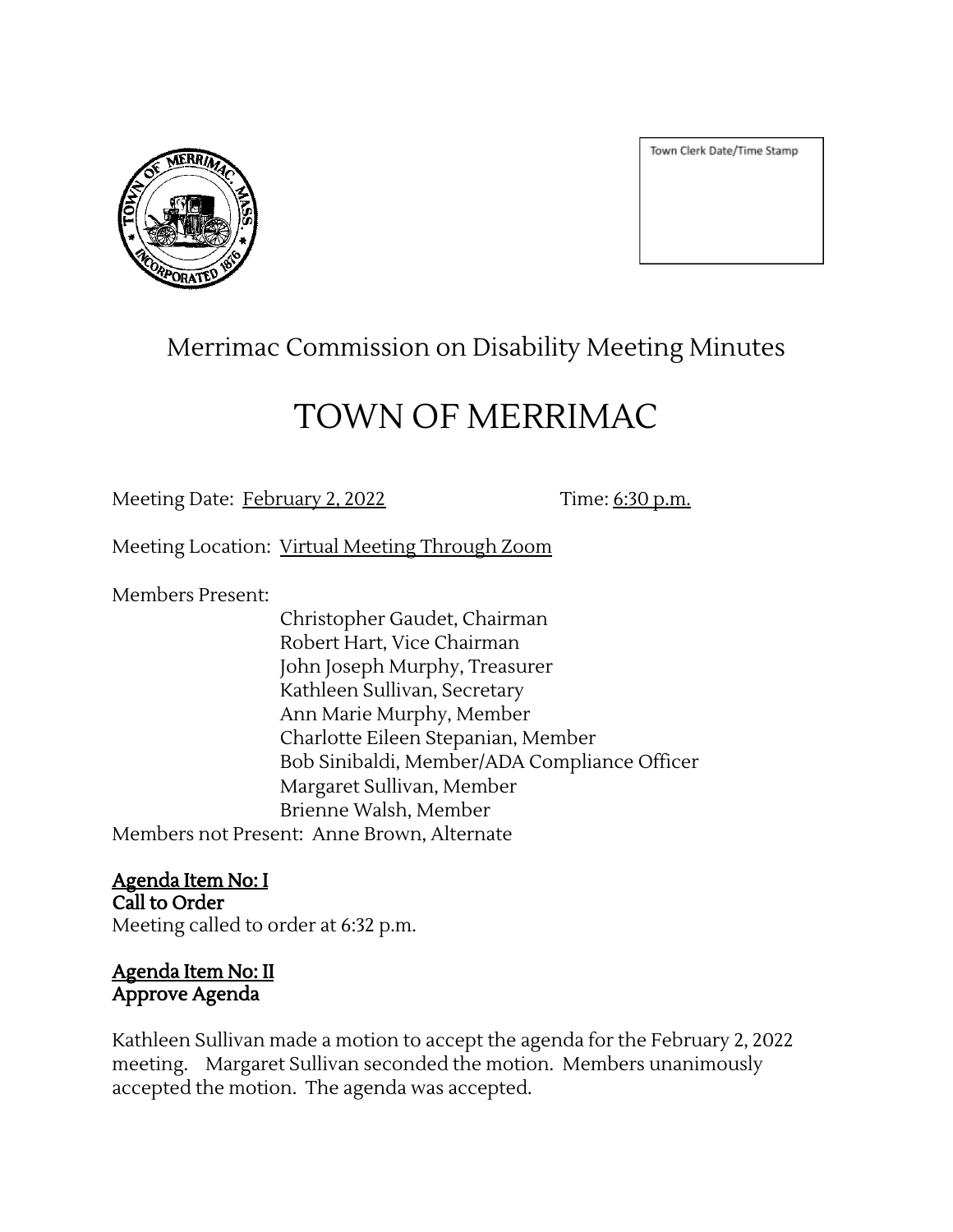## Agenda Item No: III Approve Minutes from December 1, 2021 Meeting

Commission on Disabilities members considered the minutes with corrected dollar amounts on Item 6. Margaret Sullivan made a motion to accept the amended minutes from the December 1, 2021 meeting. Brienne Walsh seconded the motion. Members unanimously accepted the motion. The minutes from the December 1, 2021 meeting are accepted.

#### Agenda Item No: IV Old Business

- 1. Shared Streets Grant for Church Street Improvements: Improvements will be completed this spring.
- 2. \$45,000 Earmark for Church Street Sidewalk Improvements: Improvements will be completed this spring.
- 3. \$45,000 Earmark request for ADA Improvements at Sweetsir and Donaghue Schools: Chis Gaudet sent a request for an update on the grant status to Representative Lenny Mirra and Senator Diana DiZoglio. They will keep the COD updated regarding the status of the grant.
- 4. \$40,000 Massachusetts Office on Disabilities Grant Update: For the fourth year Merrimac was denied the grant. Jeffrey Dougan reached out to Chirstopher Gaudet and offered to attend a meeting to talk about grant procurement.
- 5. Send Copy of the ADA Transition Plan to Jeffrey Dougan at Massachusetts Office on Disabilities and William Joyce at Massachusetts Architectural Access Board per Their Request: Christopher Gaudet sent the copy last week.
- 6. \$45,000 FY23 Special Article request for Sidewalk Improvements: Christopher Gaudet met with the Finance Committee and the COD is hopeful that funds will be allocated.

Agenda Item No: V Agenda Items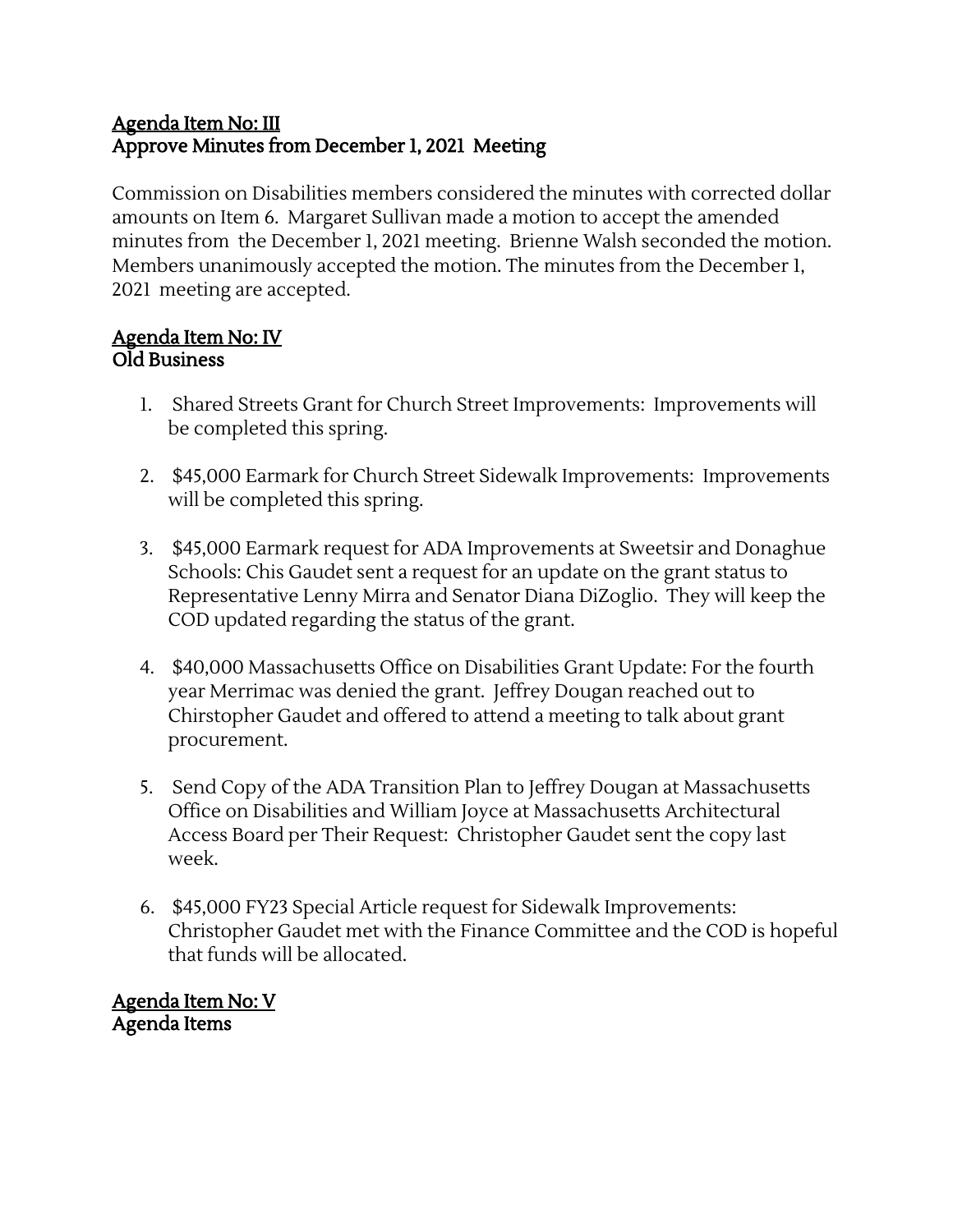- 1. IHCD \$31,776 Final Invoice for ADA Transition Plan: Final invoice is due. Robert Hart made a motion to pay the invoice. Brienne Walsh seconded the motion. Members unanimously accepted the motion.
- 2. Business Cards Donated from Anne Jim to the COD Value \$5.36. Anne Jim donated business cards to the Commission on Disabilities. Robert Hart made a motion to accept the donation. Robert Sinibaldi seconded the motion. Members unanimously accepted the motion.
- 3. Approval From Sean Cronin to apply balance of ADA transition plan grant to website ADA compliant software if needed. Christopher talked with Alyssa who manages the Town of Merrimac website. The town website provider, Civic Plus, recommends subscribing to a service called AudioEye to enhance the town website and make it accessible to people with hearing and vision disabilities. There is a \$97.75 balance left from the ADA transition plan grant. Sean Cronin approved the request to use the balance toward the subscription fee. Ann Murphy made a motion to use the \$97.75 balance towards the subscription fee. Robert Hart seconded the motion. Members unanimously accepted the motion.

## Agenda Item No: VI Open Discussion

CONGRATULATIONS TO EILEEN STEPANIAN, GRAND MARSHALL of the 2021 MERRIMAC SANTA PARADE!

Also, thanks to Carol Traynor from Cable Access for setting up the Zoom link for tonight's meeting. So appreciated!

#### Agenda Item No: VI Adjourn

Next Meeting: March 2, 2022 Remotely due to COVID at 6:30 p.m.

Brienne Walsh made a motion to adjourn the meeting. Robert Hart seconded the motion. Members unanimously accepted the motion to adjourn the meeting.

Meeting adjourned at 6:45 p.m.

List of Documents and Other Exhibits Used at Meeting: Final Copy of Town Of Merrimac Transition Plan Final Invoice from IHCD